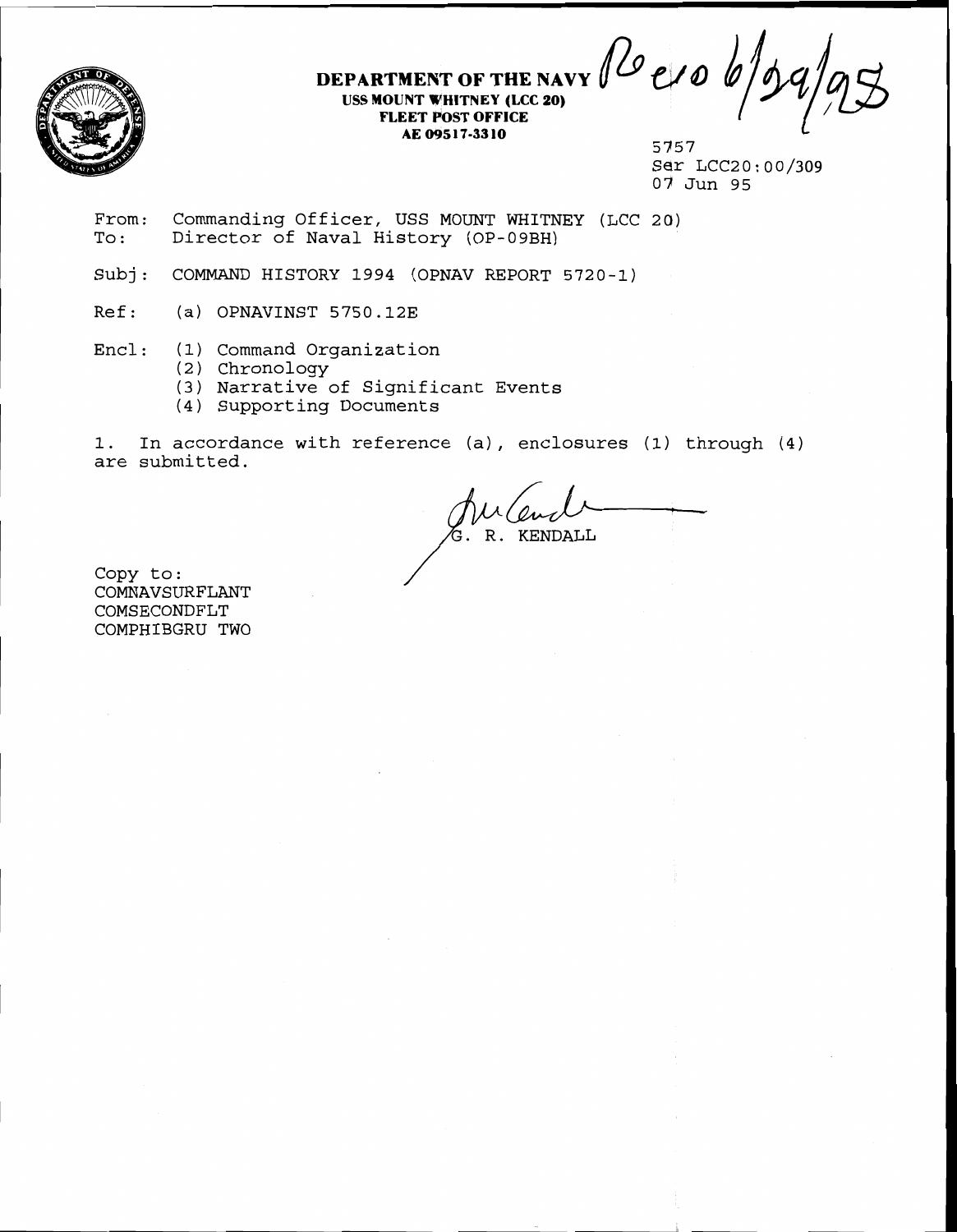## I. COMMAND COMPOSITION/ORGANIZATION

- A. MISSION: THE MISSION OF MOUNT WHITNEY IS TO SERVE AS AN INTEGRATED COMMAND, CONTROL, COMMUNICATIONS, COMPUTERS, AND INTELLIGENCE (C4I) COMMAND SHIP CAPABLE OF SUPPORTING JOINT AND COMBINED FORCES WORLDWIDE. THE FOLLOWING INTERNAL ORGANIZATIONS SPECIFICALLY SUPPORT<br>JOINT/COMBINED TASK FORCE OPERATIONS: JOINT/COMBINED TASK FORCE OPERATIONS:<br>- JOINT OPERATIONS CENTER<br>- JOINT INTELLIGENCE CENTER<br>- JOINT MESSAGE CENTER<br>- JOINT TARGETING CONTROL BOARD (JTCB)<br>- JOINT FORCES FIRE COORDINATOR (JFFC)<br>- JOINT FORCES AIR COMPONENT
	-
	-
	-
	-
	-
	-
	-
	-
	-
	- B. ORGANIZATIONAL STRUCTURE: SEE ATTACHED
	- C. COMMANDING OFFICER: CAPTAIN GENE R. KENDALL
	- D. PERMANENT DUTY STATION: NORFOLK, VA.
	- E. TYPE AND NUMBER OF ACFT ASSIGNED: SH-3 "SEA KING," ONE
	- F. LIST OF SHIP'S OFFICERS: SEE ATTACHED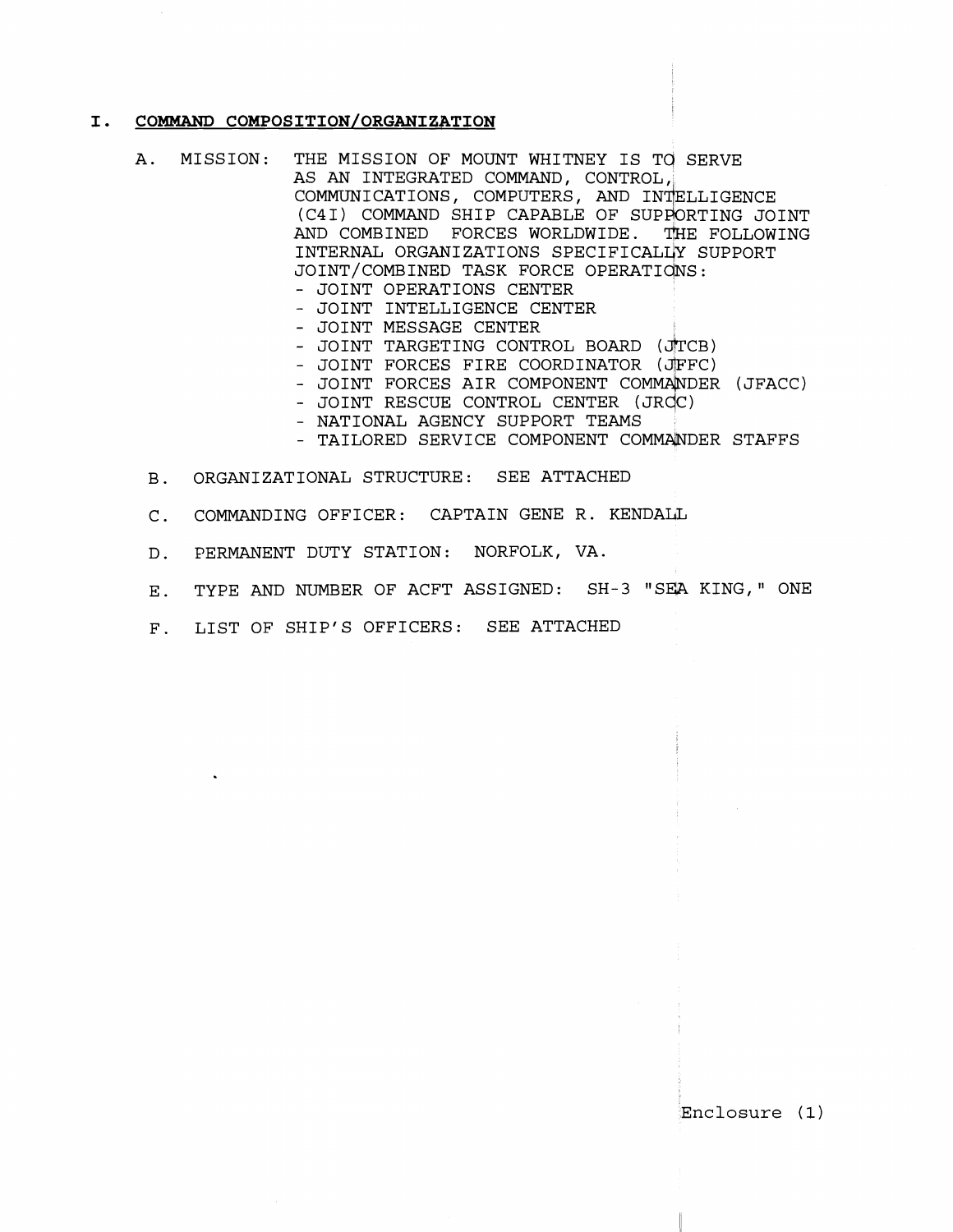# **LIST OF SHIP'S COMPANY OFFICERS**

| <b>RANK</b>                                                                                                                                                                                                                                                                                                                                                                                               | FIRST NAME                | LAST NAME               | POSITION/DEPARTMENT                                                                                                                                                                                                                                                                                                                                                                                                                                                                                                                                                                                                                                                             |
|-----------------------------------------------------------------------------------------------------------------------------------------------------------------------------------------------------------------------------------------------------------------------------------------------------------------------------------------------------------------------------------------------------------|---------------------------|-------------------------|---------------------------------------------------------------------------------------------------------------------------------------------------------------------------------------------------------------------------------------------------------------------------------------------------------------------------------------------------------------------------------------------------------------------------------------------------------------------------------------------------------------------------------------------------------------------------------------------------------------------------------------------------------------------------------|
| <b>CAPT</b><br><b>CDR</b><br>CDR<br>CDR<br>LCDR<br>LCDR<br>LCDR<br>LCDR<br>LCDR<br>LCDR<br>LCDR<br>LT<br>$\mathop{\rm LT}\nolimits$<br>$\mathop{\rm LT}\nolimits$<br>LT<br>LT<br>LT<br>LT<br>LT<br>LT<br>LT<br>LT<br>LTJG<br>LTJG<br>LTJG<br>LTJG<br>LTJG<br>LTJG<br>LTJG<br>LTJG<br>ENS<br>ENS<br>ENS<br>ENS<br><b>ENS</b><br>ENS<br>ENS<br><b>ENS</b><br>CW <sub>O</sub> 4<br>CW <sub>O</sub> 4<br>CWO4 | <b>GENE</b><br><b>JOE</b> | KENDALL<br><b>JONES</b> | COMMANDING OFFICER<br>EXECUTIVE OFFICER<br>CHAPLAIN<br>OPERATIONS OFFICER<br>1ST LIEUTENANT<br>ENGINEERING OFFICER<br>DENTAL OFFICER<br>ELECTRONICS MATERIAL OFFICER<br>COMMUNICATIONS OFFICER<br>SUPPLY OFFICER<br>INTELLIGENCE OFFICER<br><b>SUPPLY</b><br>ENGINEERING<br><b>DECK</b><br>OPERATIONS<br>SUPPLY<br>COMMUNICATIONS<br>OPERATIONS<br>INTEL<br>OPERATIONS<br>MEDICAL OFFICER<br>NAVIGATOR<br>SUPPLY<br>OPERATIONS<br>ENGINEERING<br>DECK<br>DECK<br>INTEL<br>COMMUNICATIONS<br>OPERATIONS<br>OPERATIONS<br>ENGINEERING<br>OPERATIONS<br>ENGINEERING<br><b>INTEL</b><br>SUPPLY<br>SECURITY OFFICER<br>ADMIN OFFICER<br>ENGINEERING<br>ENGINEERING<br>COMMUNICATIONS |
| CWO <sub>3</sub><br>CWO2                                                                                                                                                                                                                                                                                                                                                                                  |                           |                         | OPERATIONS<br><b>INTEL</b>                                                                                                                                                                                                                                                                                                                                                                                                                                                                                                                                                                                                                                                      |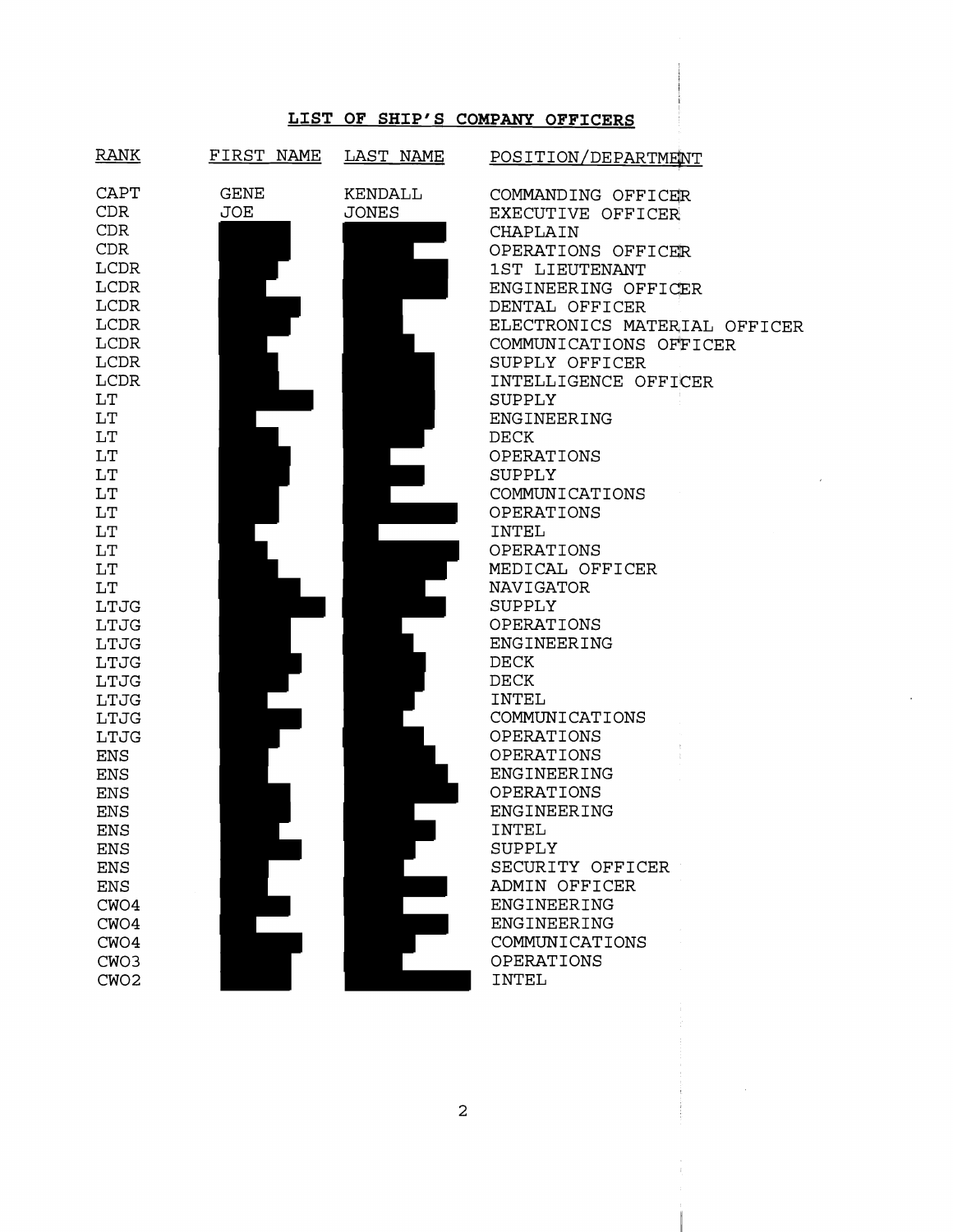## **11. CHRONOLOGY 01 JAN 94** - **31 DEC 94**

JAN 94

COMPLETED OPERATIONAL TESTING OF PROTOTYPE SUPPLIED AIR RESPIRATOR FOR TANK/VOID ENTRY FOR NAVSEA

#### 1 - 4 FEB **MAJOR ENGINEERING UPGRADES**

- $5 -$ OFFICIAL VISIT: RADM FALLON (US ATLANTIC FLEET TRAINING COMMAND)
- OFFICIAL VISIT: SENATE ARMED SERVICES COMMITTEE<br>PROFESSIONAL STAFF DELEGATION (WITH U.S. AIR<br>FORCE LECISLATIVE AFFAIRS ESCORT) PADM ALLEN  $11$ FORCE LEGISLATIVE AFFAIRS ESCORT), RADM ALLEN  $(CCG-4)$ , CANCOMDESRON 1, NAVAL DOCTRINE COMMAND, RADM MAZACH (CCG-2 )
- OFFICIAL VISIT: RADM FRANKLIN, ROYAL NAVY (ASW 20 STRIKING FORCE ATLANTIC)
- OFFICIAL VISIT: SENATE SELECT COMMITTEE ON 24 INTELLIGENCE, PROFESSIONAL STAFF DELEGATION, WITH NAVY OFFICE OF LEGISLATIVE AFFAIRS ESCORT
- OFFICIAL VISIT: GENERAL ROYAL AIR FORCE, CINCHAN,  $25$ LAND FORCES CENTRAL EUROPE, GENERAL ROYAL ARMY, VADM ROYAL NAVY
- OFFICIAL VISIT: RADM ALAIN C. BEREAU, FRENCH NAVY  $27$ (ASSISTANT FOR OPERATIONS), CECLANT

#### FEB 94

- OFFICIAL VISIT: OPERATIONAL TEST & dVALuAT1oN  $\mathbf{1}$ FORCE
- OFFICIAL VISIT: VADM FRANOIS D. D'EqcADRE  $\overline{2}$ DERAMOND, FRENCH NAVY (COMMANDER IN CHIEF ATLANTIC AND PREFET MARITIME), CECLANT
- OFFICIAL VISIT: RADM PICOTTE (CPG-2)  $\overline{3}$
- FEMALE INTEGRATION TRAINING 15
- OFFICIAL VISIT: RADM ALLEN (CCG-4), DESRON-20  $16$
- OFFICIAL VISIT: RADM CEBROWSKI (CCG-6), PHIBRON- $17$ 8, USS SHREVEPORT, USS GUADALCANAL
- FEMALE INTEGRATION TRAINING  $18$

**Enclosure** (2)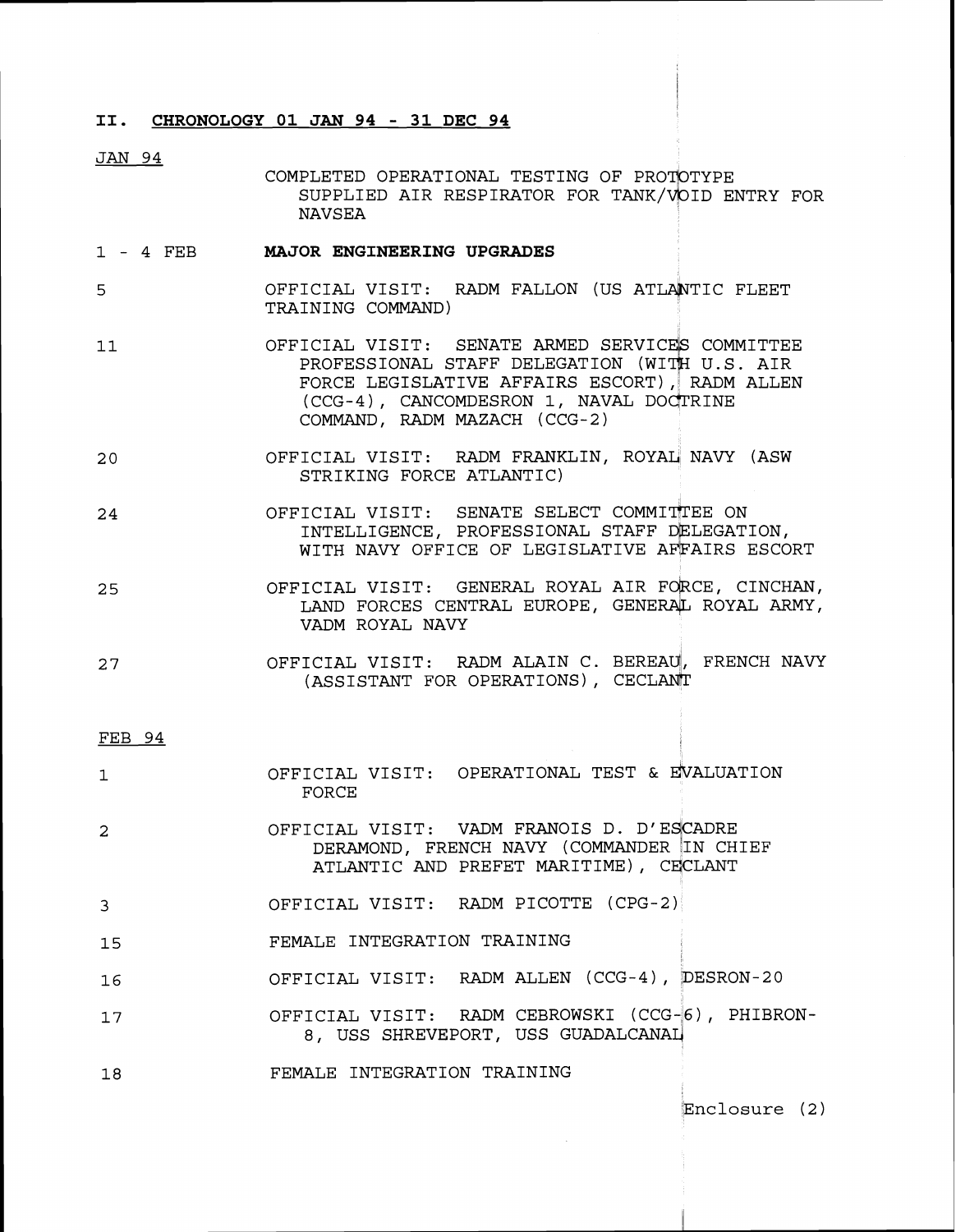- $22$ OFFICIAL VISIT: COMOPTEVFOR, DESRON-32, USS BARRY, DESRON-22, USS STUMP, USS MISSISSIPPI, USS THOMAS S. GATES, USS SAN JACINTO, USS KIDD, DESRON-26, DESRON-2, USS SHREVEPORT
- 24 OFFICIAL VISIT: RADM SPANISH NAVY, TRAPAC
- OFFICIAL VISIT: SIMA NORFOLK 26

#### **MAR 94**

INTEGRATED FEMALES INTO INPORT FIRE WRTIES AND REPAIR LOCKERS

 $\sim 10$ 

- $1 4$ TYT, SEA TRIALS IN VACAPES OPAREA
- $7\overline{ }$ OFFICIAL VISIT: RADM WRIGHT (CCDG-12)
- 8 OFFICIAL VISIT: CANADIAN UNDERWATER WARFARE CONTROLLERS COURSE
- $10 23$ ETG/SAVANNAH, GA
- $14$ FEMALE INTEGRATION TRAINING
- $16 20$ **PORT VISIT IN SAVANNAH, GA**
- TIGER CRUISE (MOREHEAD CITY)  $22 - 23$
- OFFICIAL VISIT: RADM STELLA, ARGENTINE NAVY 25
- OFFICIAL VISIT: RADM CEBROWSKI (CCG-16) 30

#### APR 94

- 8 22 **JTG FLEETEX 2-94: GW JTG**
- 11 12 OFFICIAL VISIT: BGEN ALDEN
- 13 OFFICIAL VISIT: ASST SECRETARY OF THE NAVY (ASN) FOR MANPOWER AND RESERVE AFFAIRS (H&RA), ADM MAUZ (CINCLANTFLT)
- OFFICIAL VISIT: RADM ALLEN (CCG-4)  $14$
- 16 DRY CLEANING PLANT CLOSED
- OFFICIAL VISIT: RADM ALLEN (CCG-4), RADM MAZACH  $21$ (CCG- 2) , PHIBRON- 8, TACTRAGRULANT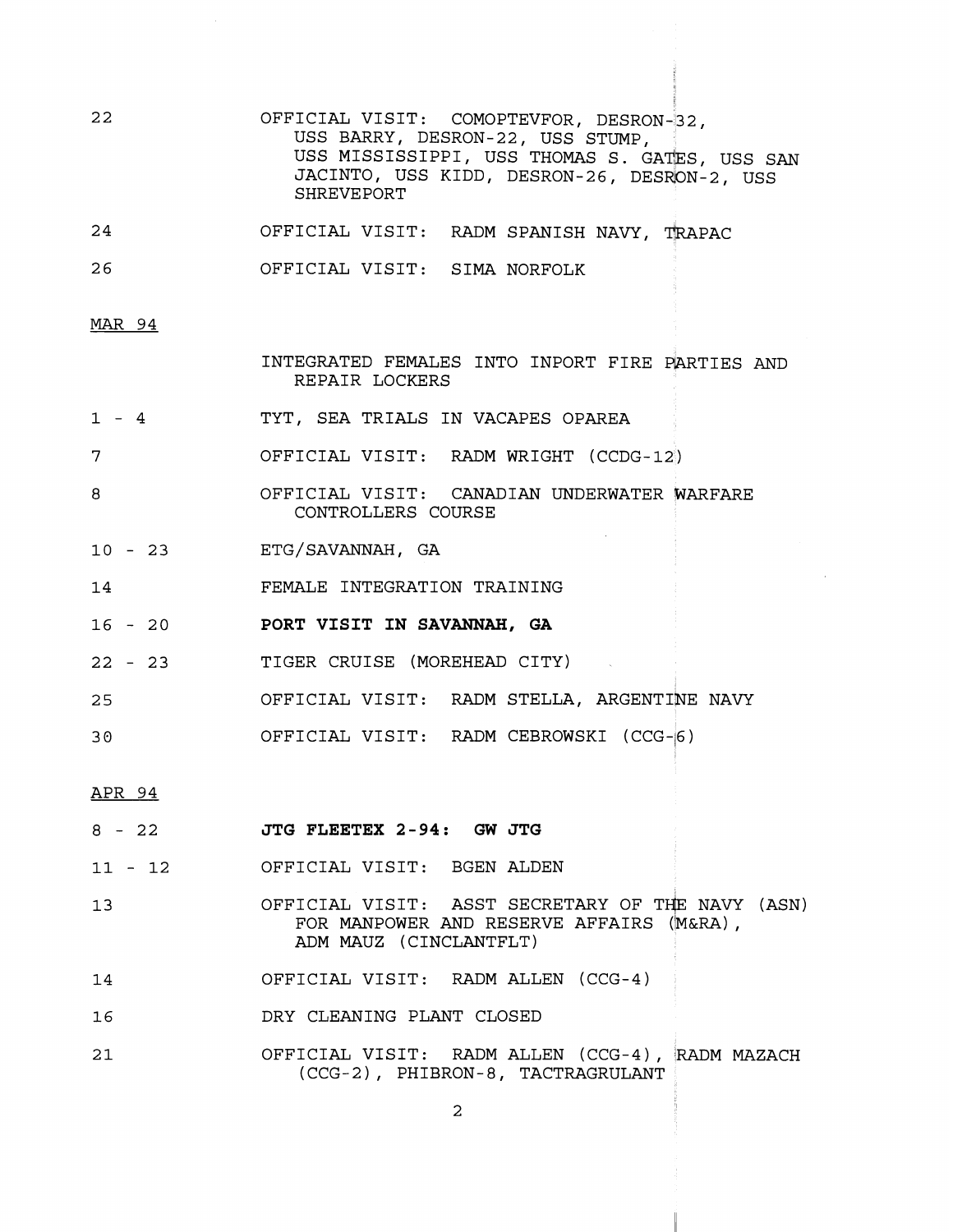#### 24 OFFICIAL VISIT: RADM PICOTTE (CPG-2);

#### 25 - 6 MAY **AGILE PROVIDER** '94

27 OFFICIAL VISIT: CTF-145

MAY 94

- 12 OFFICIAL VISIT: COMMANDANT VENEZUELAN MARINE CORPS, RADM WRIGHT (CCDG- 12 )
- 17 OFFICIAL VISIT: RADM ALLEN (CCG-4)
- 23 27 NAVY FOOD MANAGEMENT TEAM (NFMT) ASS^' VISIT
- 24 OFFICIAL VISIT: SURFPAC, SIMA NORFOLK
- USS MOUNT WHITNEY'S CHANGE OF COMMAND: CAPT M. P. 26 BRANCH RELIEVED BY G. R. KENDALL AS COMMAN OFFICER OF USS MOUNT WHITNEY OFFICIAL VISIT: RADM PICOTTE (CPG-2), ADM MILLER ( CINCUSACOM)

#### 3 1 OFFICIAL VISIT: AUDITOR GENERAL OF THE NAVY

#### JUN 94

- 1 OFFICIAL VISIT: RADM ABBOT (CCG-8), RADM ROYAL NAVY(DEPUTY SACLANT), PRINCE FELIPE DE BORBON Y<br>GRECIA (CROWN PRINCE OF SPAIN), RADM LAPOYADE-FICIAL VISIT: RADM ABBOT (CCG-8), RADM ROYAL<br>NAVY (DEPUTY SACLANT), PRINCE FELIPE DE BORBON )<br>GRECIA (CROWN PRINCE OF SPAIN), RADM LAPOYADE-<br>DESCHAMPS (CHIEF OF FRENCH MILITARY MISSION),<br>GEN KONG (KOREAN NATIONAL WAR COLLE DESCHAMPS (CHIEF OF FRENCH MILITAR<mark>Y MISSION),</mark> BGEN KONG (KOREAN NATIONAL WAR COLLEGE), GEN SIR GARRY JOHNSON (NORWEGIAN ARMY CINCNORTH), **SOLANT**
- CEREMONIAL QUARTERDECK PICTURE BOARD RENOVATION  $\overline{3}$ COMPLETED OFFICIAL VISIT: RADM ABBOT (CCG-8)
- USS MOUNT WHITNEY ENROUTE NEWPORT, RI 6
- PORT VISIT: NEWPORT, RI  $8 - 9$
- USS MOUNT WHITNEY RETURNS TO PIER 25 NORFOLK, VA  $11$
- 13 16 INDUSTRIAL HYGIENE SURVEY
- OFFICIAL VISIT: GEN VITALIY RADETSKY (UKRAINE  $15$ MINISTER OF DEFENSE), HONORABLE WILLIAM J. PERRY (SECDEF), ADM MILLER (CINCUSACOM)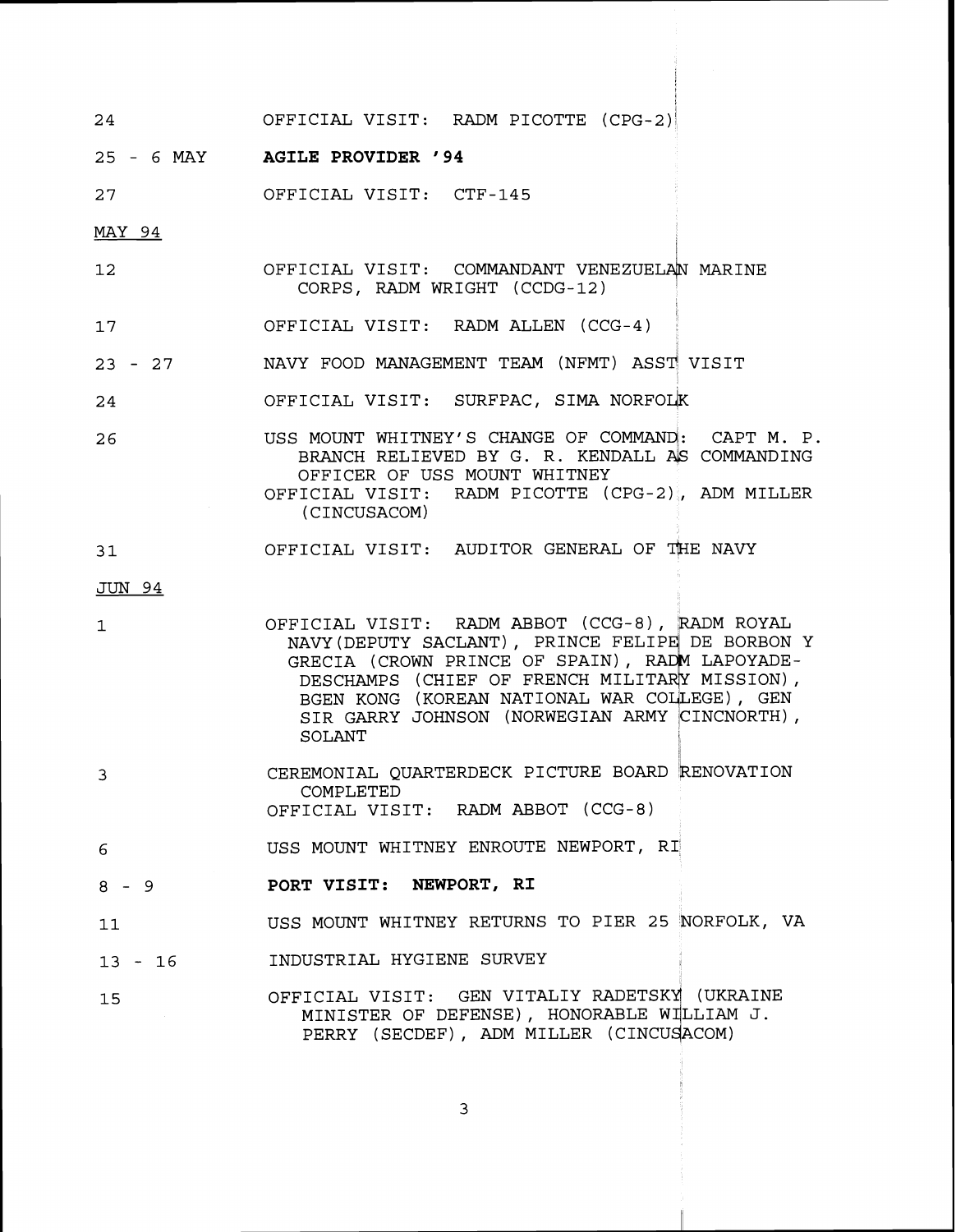- 20 CSSRT PHASE I1 EHF FOT&E CSMCR PHASE I1
- LOGISTICS MANAGEMENT ASSESSMENT (LMA) ASST VISIT  $20 - 24$
- RETIREMENT CEREMONY FOR LCDR (CHENG) 24
- 27 OFFICIAL VISIT: RADM ALLEN (CCG-4)
- $30<sub>o</sub>$ CINCLANTFLT POSTAL AUDIT OFFICIAL VISIT: RADM PICOTTE (CPG-2)
- JUL 94
- $5 8$ CART I1
- $6^{\circ}$ DERAT CERTIFICATION MILSTAR EHF TECH EVAL PMA WDC INSP OFFICIAL VISIT: COMNAVBASE NORFOLK, COS COMSUBLANT, COMSURFLANT, COMNAVAIRLANT
- $7<sup>1</sup>$ OFFICIAL VISIT: RADM PICOTTE (CPG-2)
- TSTA I PLANNING MEETING 8
- .I8 AUG **OPERATION SUPPORT DEMOCRACY**
- $12<sub>1</sub>$ ENLISTED SCULLERY RENOVATION COMPLETED OFFICIAL VISIT: RADM ALLEN (CCG-4), DESRON-24
- OFFICIAL VISIT: RADM ABBOTT (CCG-8) 15
- CARIBBEAN SEA CJTF 120 FLAGSHIP TURNOVER 16
- 20 COMSECONDFLT CHANGE OF COMMAND ABOARD USS MOUNT WHITNEY AS VADM WILLIAM J. FLANAGAN, JR. IS RELIEVED BY VADM JAY L. JOHNSON
- 22 CDR CURTIS DEPARTED AS XO

AUG 94

|     |                           | OFFICIAL VISIT: PHIBRON-4, 24TH MEU  |
|-----|---------------------------|--------------------------------------|
| -9  | OFFICIAL VISIT: DESRON-24 |                                      |
| 14  |                           | OFFICIAL VISIT: PHIBRON-4, 24TH MEU  |
| -22 |                           | OFFICIAL VISIT: RADM PICOTTE (CPG-2) |

4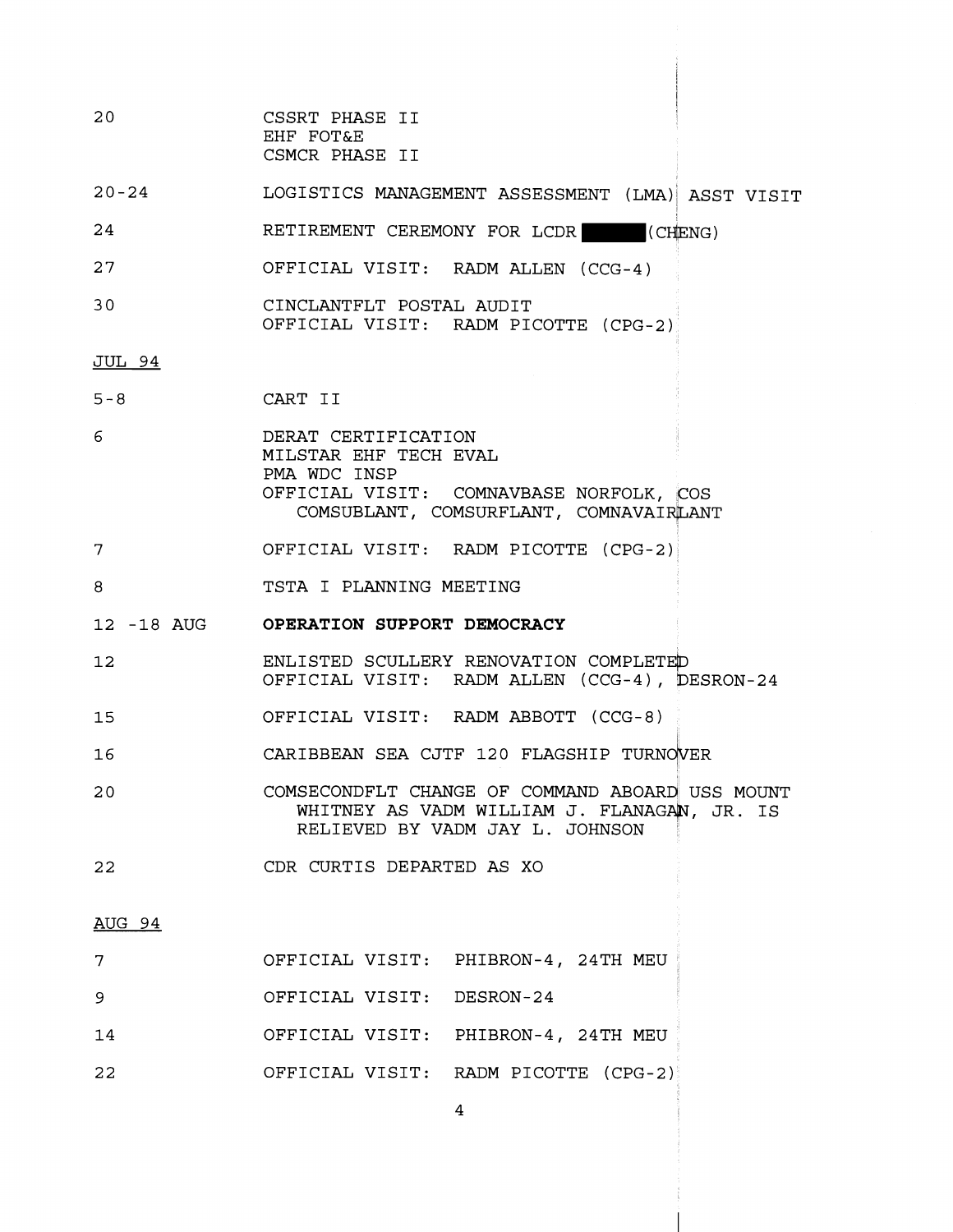OFFICIAL VISIT: RADM ABBOT (CCG-8), RADM GEHMAN 23 JR. (CCDG-8) 25 OFFICIAL VISIT: RADM CEBROWSKI (CCG-6)  $28 - 30$ ENVIRONMENTAL HEALTH SURVEY

 $30<sub>o</sub>$ DENTAL ASST VISIT

SEP 94

8 FIRST CLASS MESS RENOVATION COMPLETED

8 - 9 **JTFEX 95-1: IKE JTG** 

- 9 OFFICIAL VISIT: USS EISENHOWER, CAG-3, DESRON-32
- 12 OFFICIAL VISIT: RADM WRIGHT (CCDG-12)
- 14 OFFICIAL VISIT: HONORABLE WILLIAM J. PERRY (SECDEF) , ADM MILLER (CINCUSACOM)
- 15 28 OCT **OPERATION UPHOLD DEMOCRACY**
- 17 LTG SHELTON (CJTF-180) EMBARKED
- 18 OFFICIAL VISIT: CFT-165, USS COMFORT
- 26 OFFICIAL VISIT: CTG-185.1

OCT 94

- 7 OFFICIAL VISIT: MILITARY SEALIFT COMMAND
- 10 OFFICIAL VISIT: ADM BOORDA (CNO)
- 23 USS MOUNT WHITNEY TALENT SHOW
- 25 LTG SHELTON (CJTF-180) DISEMBARKED VADM JOHNSON (CTF-185) DISEMBARKED CCC-27-SF TYCOMMEX (TYPE COMMANDERS EXERCISE) WITH AN OVERALL GRADE 0

NOV 94

- 1 18JAN95 FLAG GALLEY AND UPPER WARDROOM GALLEY RENOVATION
- 14 22 ETG, OPPE PREP

5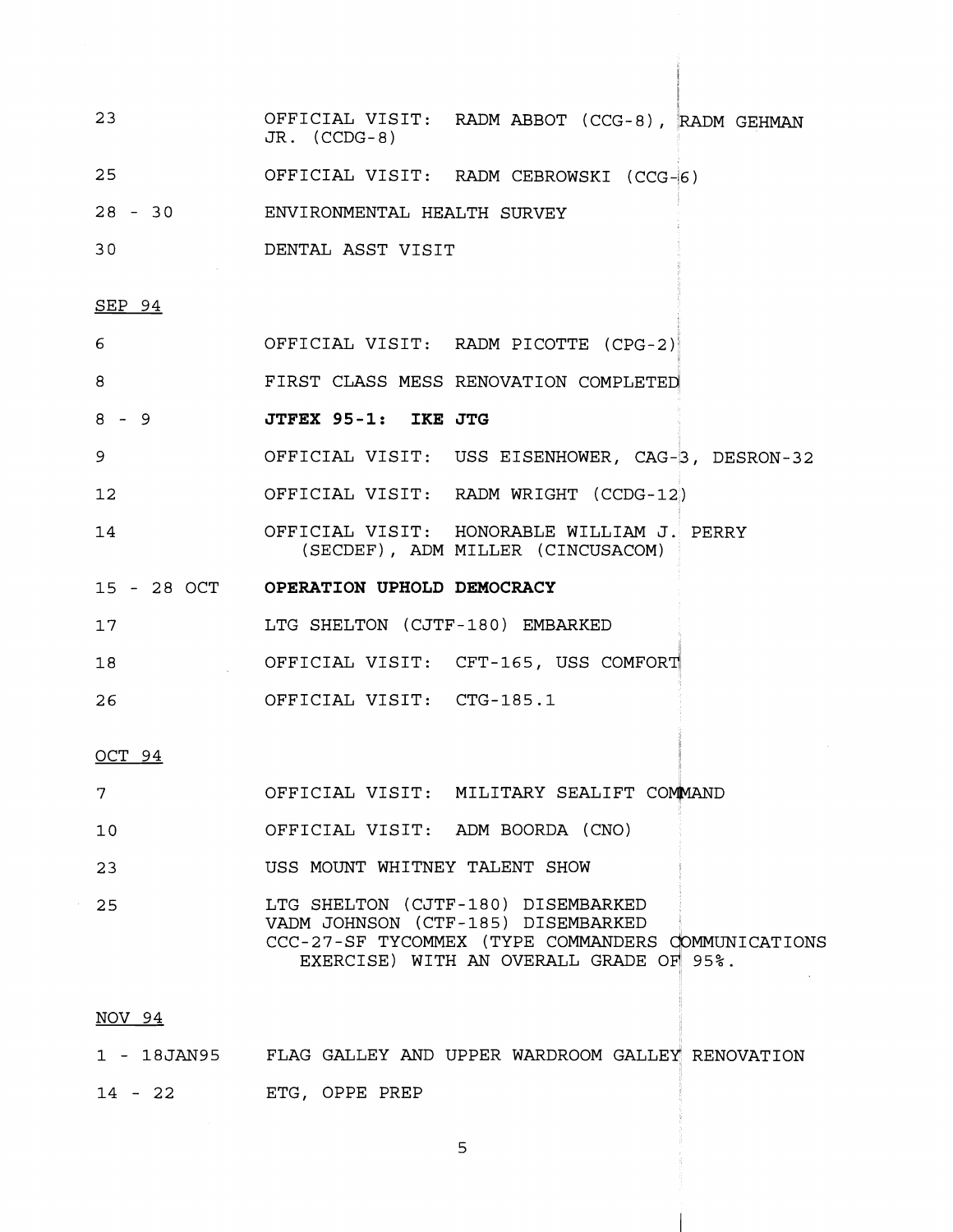# 29 - 06 DEC ETG, OPPE PREP

DEC 94

| -8        | MOUNT WHITNEY/COMSECONDFLT CHRISTMAS PARTY   |
|-----------|----------------------------------------------|
| $12 - 16$ | <b>OPPE</b>                                  |
| 12        | CPG-2 NAVCHECKRIDE WITH GRADE OF OUTSTANDING |
| 14        | OFFICIAL VISIT: PEBLANT FOR OPPE             |
| -19       | OFFICIAL VISIT: RADM PICOTTE (CPG-2)         |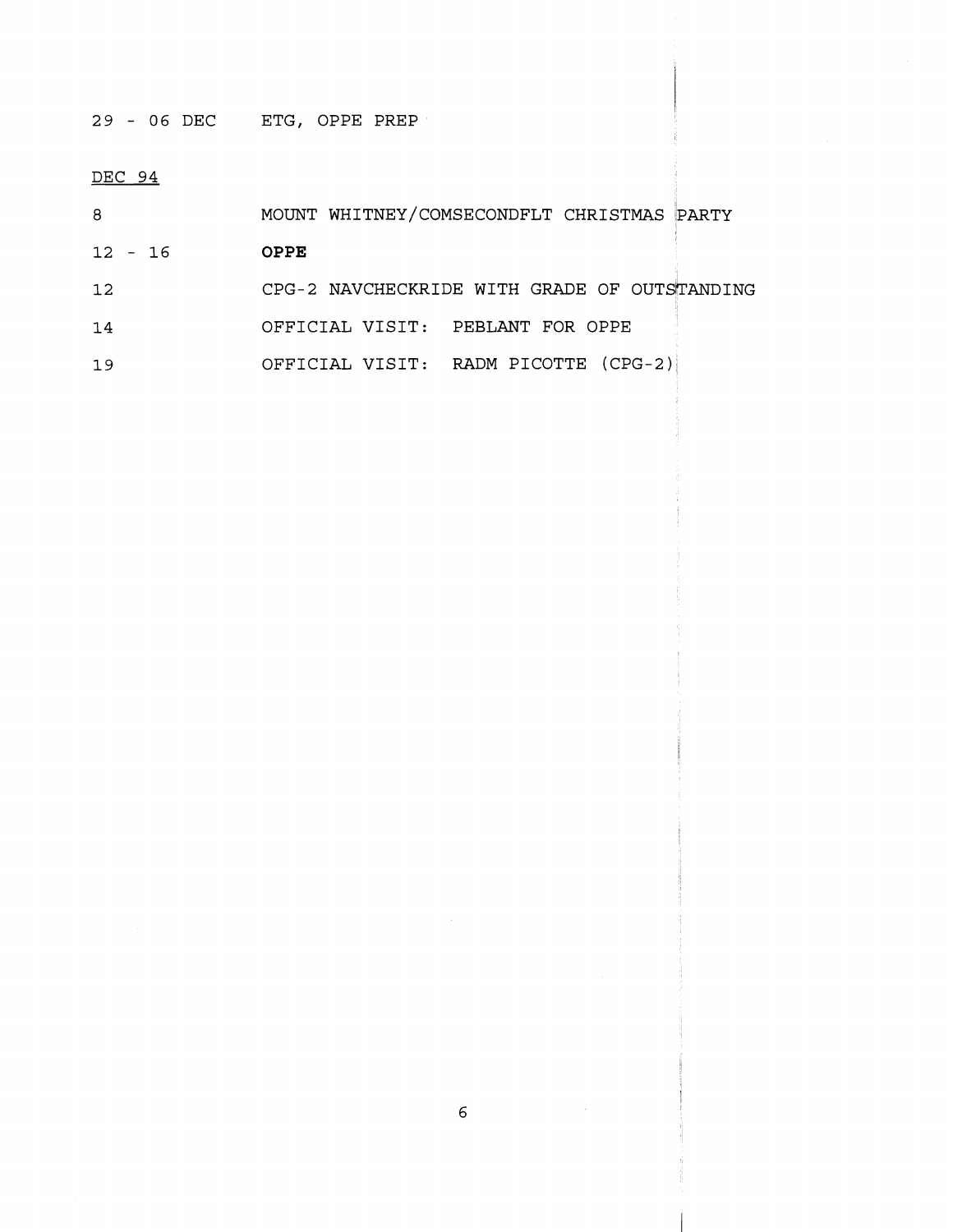## 111. **NARRATIVE**

## **MAJOR ENGINEERING UPGRADES, 01 JANUARY** - **04 FEBRUARY 1994**

Installed new upgraded shore power switchboards with 4800 Amp (2400 each) capability each.

Improved 120 VAC power distribution with FIC/VE new distribution feeders through 13 step-down transformers to 260 new convenience receptacles.

Relocated complete power distribution for SITE TV system. Relocated tool issue room and renovated Power shop.

Upgraded power distribution in Joint Intelligence Center. New refueling probes were installed in the fuel risers increasing MOUNT WHITNEY's capabilities.

## **COMMUNICATION SYSTEM UPGRADES, 04 JANUARY - 28 FEBRUARY 94**

- High level (60 MA) Black DC patch panels replaced by low

level (+/-6 volts, negligible amperage) SB-3189 DC patch panels.<br>- Light-weight, high-frequency antenna system installed.<br>- AN/USC-38 Extremely High Frequency (EHF) satellite<br>communications system installed.

- Black Single Audio System (SAS) SA-2112(V)7/STQ switch installed.

- Second red SAS SA-2112(V)6/STQ switch installed.<br>- Computerized communications circuit/equipment status board installed.

## **PORT VISIT SAVANNAH, GA, 16** - **20 MARCH 1994**

MOUNT WHITNEY, along with the oiler, USS SAVANNAH visited Savannah, GA to participate in the annual Saint Patrijck's Day Parade and celebration. The Atlantic Fleet Band, Atlantic Express, performed at various downtown locations throughout the week.

## **COMMUNICATION SYSTEM UPGRADES, 01** - **30 APRIL 94**

- Temporary LAMPS van installed and interfaced with TIMEPLEX satellite multiplexing equipment providing Video Tele-<br>Conferencing (VTC) with naval units not equipped with TIMEPLEX.

- All AN/WSC-3 Satellite UHF radios modified for FM VINSON operations. - Second COMQUEST CQM-248 MODEM installed to provide dual

channel operation with AN/wSC-6 SHF satellite systeml.

Enclosure *(3* )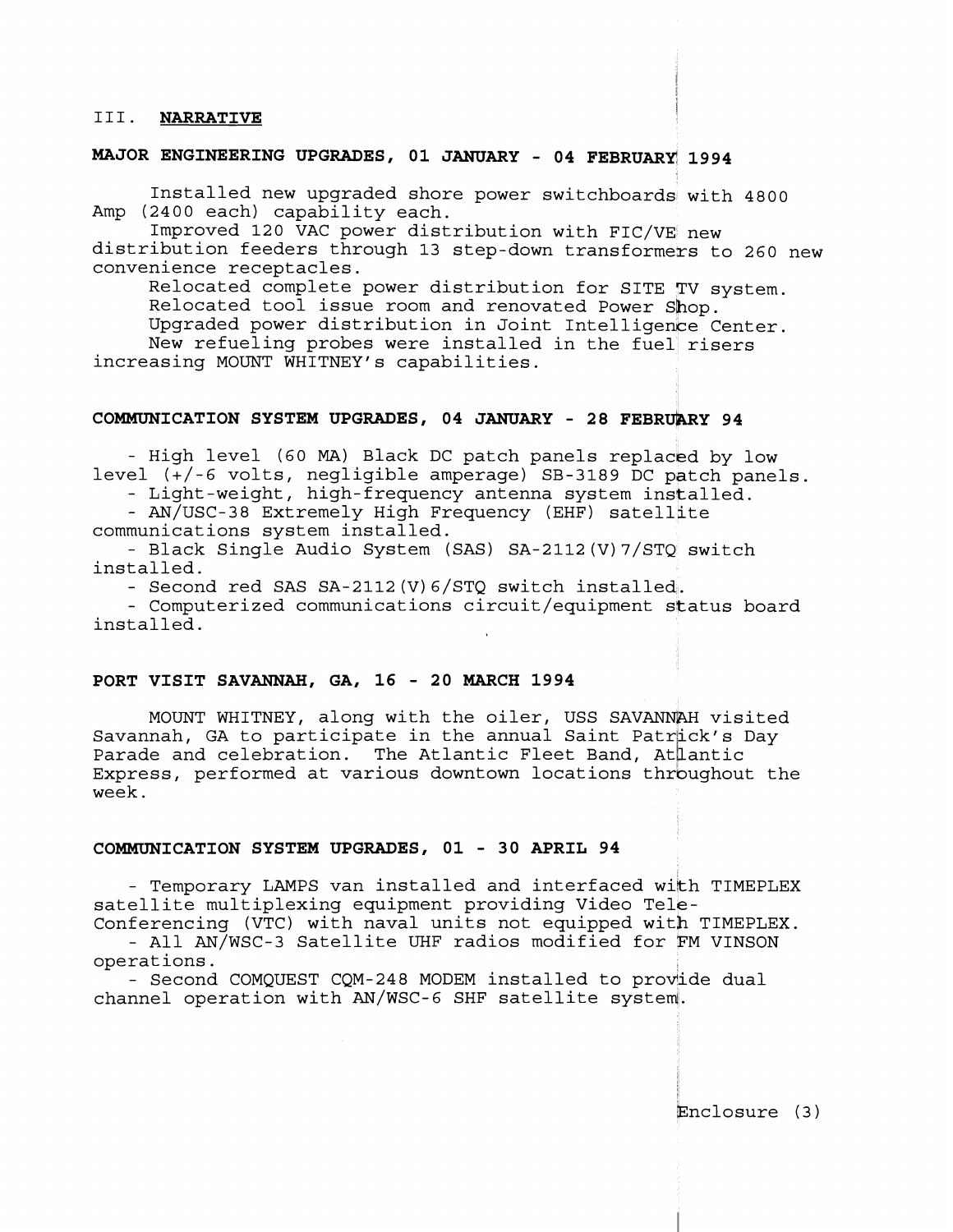## **JTFEX 2-94, VACAPES OPAREA, 6** - **22 APRIL 1994**

Approximately 13,000 Sailors, Marines, Airmen apd Soldiers from USS GEORGE WASHINGTON JOINT TASK GROUP units participated in the major fleet exercise in the Western Atlantic Ocean. More than 20 Navy ships and nearly 100 aircraft from all services, along with elements of the Army's Special Operations Command units from Fort Benning, GA and the Air Force's 20th Special Operations Squadron based at Hurlburt Field, FL participated in this exercise.

## **AGILE PROVIDE '94, 25 APRIL** - **06 MAY 1994**

The Joint/Combined USACOM exercise AGILE PROVIDER '94 included forces from US, France, and Netherlands, and was conducted at various sites in North Carolina, South Carolina, Florida, Georgia, Arkansas, and Virginia. The exerclse was designed to prepare CONUS-based forces to respond to requirements of geographic Commanders in Chief. CPG-2 embarked.

### **NAVMACS INSTALLATION, 21 MAY** - **09 JULY 94**

Message Processing system NAVMACS II installed to replace the NAVMACS V5 system.

#### **PORT VISIT NEWPORT, RI, 7** - **10 JUNE 1994**

MOUNT WHITNEY visited Newport, RI to provide an opportunity for students of the College of Naval Warfare, Surface Warfare Officer's School and Senior Enlisted Academy to get a first-hand look at the ship's joint command and control capabilities.

## **EHF IOCT&E, 01** - **31 JULY 94**

Conducted EHF AN/USC-38 Initial Operating Capability Testing and Evaluation (IOCT&E). MOUNT WHITNEY operated as hetwork controller for the test and evaluation, providing critical feedback data to SPACE COMMAND.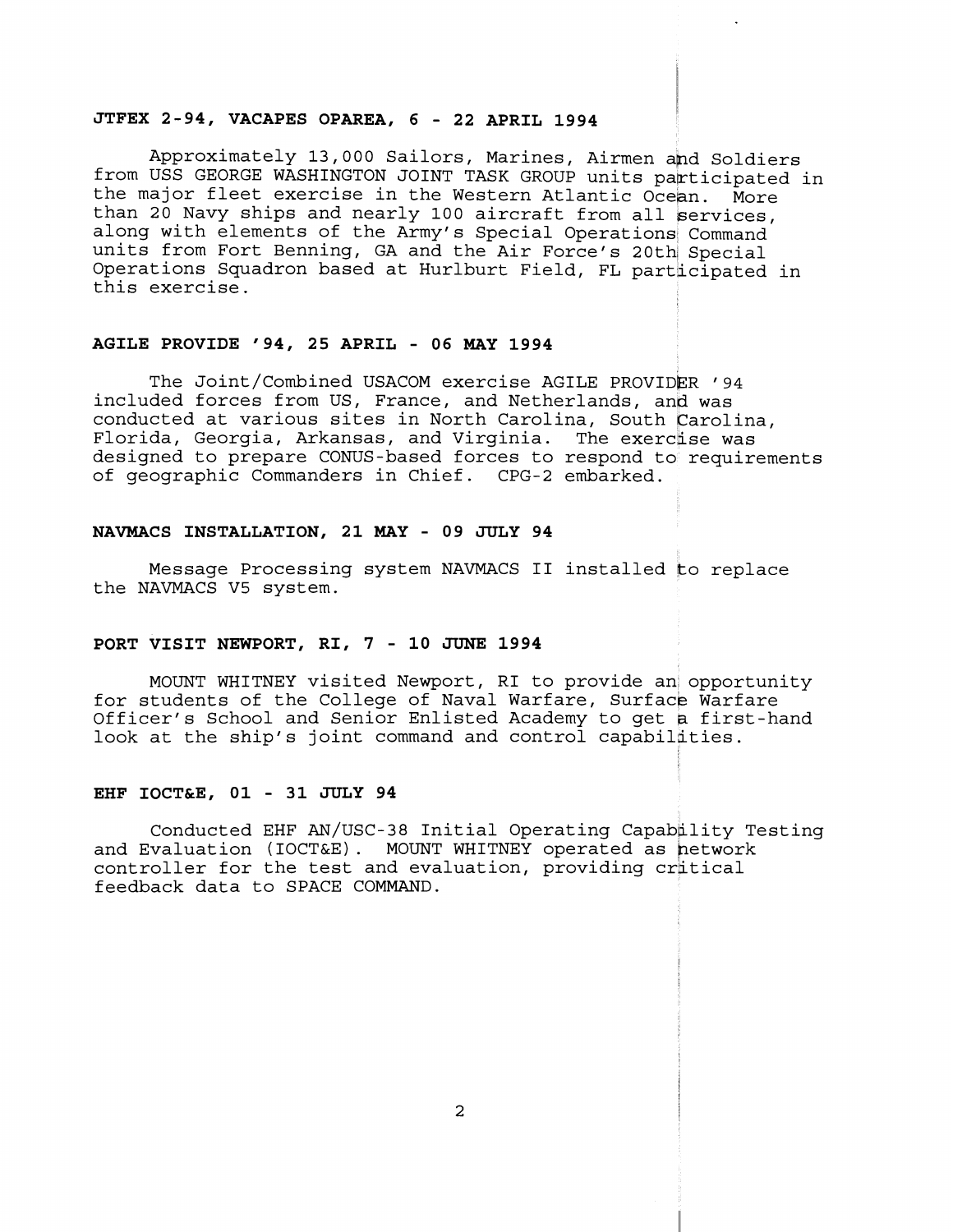## OPERATION SUPPORT DEMOCRACY, JOINT HAITIAN OPAREA, 12 JULY - 18 **AUGUST 1994**

COMSECONDFLT embarked aboard MOUNT WHITNEY depalrted homeport Norfolk, VA enroute the Caribbean for a rendezvous with the USS WASP to turnover duties as CJTF 120 to RADM Abbot, who was overseeing joint force operations in the Caribbean associated with OPERATION SUPPORT DEMOCRACY.

Installed support power to Army HUMVEE switching unit vehicle for upgraded communications to unit commander on the beach in Haiti during OPERATION SUPPORT DEMOCRACY in preparation for follow-on OPERATION UPHOLD DEMOCRACY.

#### **JTFEX 95-1, VACAPES OPAREA, 08-09 SEPTEMBER 1994**

A CINCUSACOM directed exercise and executed by COMSEONDFLT took place during **6** - 24 SEP at various military bases and training ranges on the East Coast from Virginia to Florida. The exercise was designed to train JTF-95 forces in the planning and conduct of joint combat operations, exercise joint relationships, and improve joint operating procedures that support the contingency requirements of the other Unified Commands. More than 13,000 service members representing each branch of the armed forces participated in this exercise.

MOUNT WHITNEY's participation, however, was terminated on 09 SEP due to her participation in OPERATION UPHOLD DEMOCRACY.

## **OPERATION UPHOLD DEMOCRACY, JOINT HAITIAN OPAREA, 12 SEPTEMBER** - **28 OCTOBER 1994**

Commander XVIII Airborne Corps and Commander Sekond Fleet embarked aboard MOUNT WHITNEY departed homeport Norfblk, VA enroute to the Caribbean where it served as flagship for CJTF 180 and CTF 185 respectively in support of UN operation.

Conducted precision anchorage in poorly charted waters in Port-au-Prince Harbor, Haiti in support of OPERATION UPHOLD DEMOCRACY. Remained at anchor for 37 days.

Received USNS LEROY GRUMMAN alongside and refueled while at anchor. This was first in MOUNT WHITNEY's history. This was first in MOUNT WHITNEY's history.

Provided all C41 for CJTF 180 and CTF 185. VTC/ was conducted with all echelons of the national chain of command including President Bill Clinton.

Joint operational employment of the EHF satellite system was used for the first time.